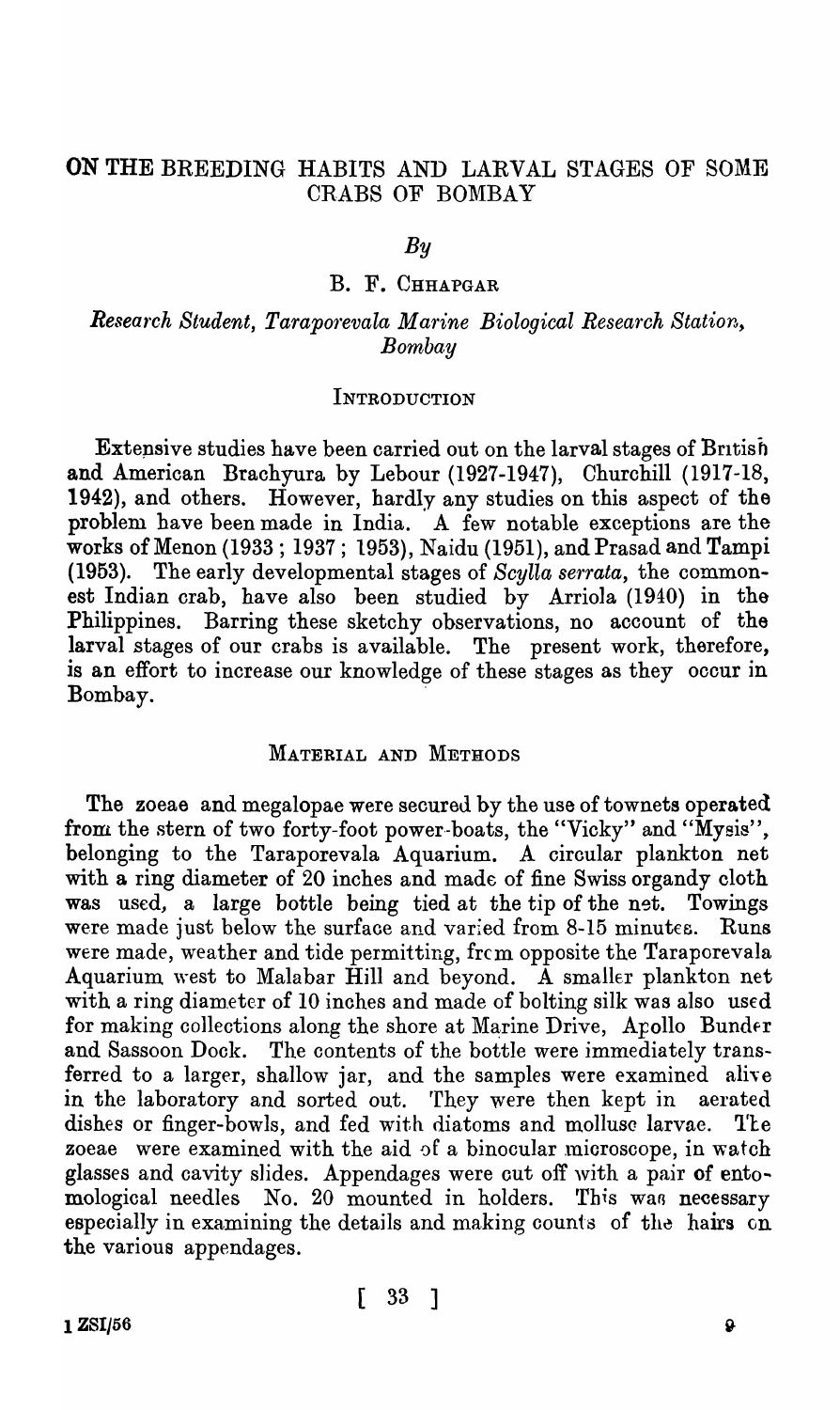Drawings were made with the aid of a camera lucida. The dimensions of the zoeae were obtained by the use of ocular and stage micrometers on the specimens themselves, and checked by projecting with<br>the camera lucida the markings of the stage micrometer on the the camera lucida the markings of the stage micrometer on drawings made at the same magnifioation.

#### BREEDING HABITS

The study of the breeding habits of crabs presents considerable difficulties because of limitations of underwater observations. Consequently, a knowledge of the breeding habits of Indian crabs has been very limited, except for the recent publication by Menon (1952).

A suitable method for observing their breeding habits is to keep a pair of crabs in a tank. This, even in the most suitable environments is, after all, an artificial method which may cause deviation from the normal habits of an animal. However, in the absence of more convenient methods, observations in a large tank in whioh the environment is made as natural as possible, are quite accurate, and this is what has been done in the present oase. Another diffioulty in the way of their observation is the readiness with which copulating orabs will separate on the slightet disturbance. Observations on mating habit had, therefore, to be limited to opportunities available at the Taraporevala Aquarium, where luckily a spacious tank  $10' \times 4' \times 4'$  was set aside for this purpose.

*Mating habits.*--A number of specimens of both sexes of *Scylla* serrata, Neptunus (Neptunus) pelagicus and Neptunus (Neptunus) sangui*nolentus* were released in large aquarium tank to study their mating habits. Out of the three species, the mating habits of *Neptunus (Neptunus) pelagicus* and *Neptunus (Neptunus) sanguinolentus* could be studied with a fair degree of acouracy within the artificial conditions of an aquarium. Although the details of the phenomenon in eaoh species may be slightly different, it is presumed that the general procedure will be somewhat similar. The details of these mating habits in case of *Neptunus (Neptunus) pelagicus* are as follows :-

In the male, the first and second pair of abdominal appendages act as genital organs. The first pair is a tube-like organ, while the second is a jointed rod.. The two are usually separate, but the second is capable of being inserted into the first.

'fhe female is in a "soft" state during copulation, *i.e.,* it has just moulted. Before copulation, the male holds the female with the second pair of walking legs. The female at this stage is upright, with its back against the abdomen of the male, and is quite passive. It is not attracted towards any food, but the cleaning operation of the gills by moving the third pair of maxillipedes to and fro takes place.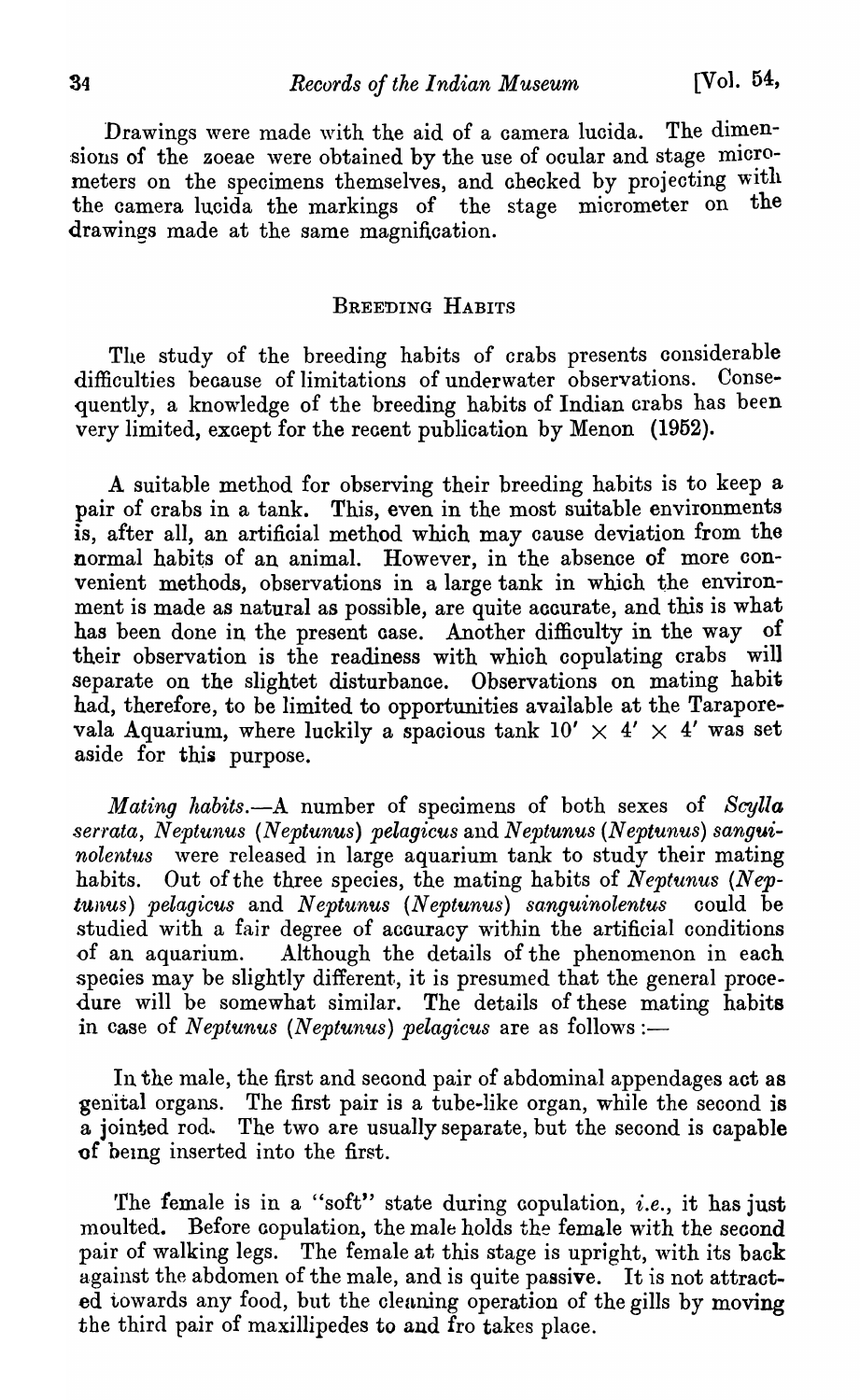The male, on the contrary, is very active and drives away any intruder with its chelipeds. If, however, the intruder persists in advancing the male, catching the female in its legs, it swims away. The pair may thus lie in the same position for two or three days.

Sometimes it happens that the female is "hard" (*i.e.*, not recently moulted) when the male catches her. In that case, the male still holds the female which struggles hard, not to get away from the male, but to get rid of its moult.

When copulation begins, the male turns the female so that the latter is<br>v inverted, with its abdomen apposed to that of the male. The male now inverted, with its abdomen apposed to that of the male. then inserts the second pair of abdominal appendages inside the first, and both together acting as a penis are thrust into the female openings. The first pair is capable of very little motion in this position, but the second pair of appendages can move freely up and down inside the first, very much like the piston of a pump. In fact, it is a pump forcing the sperms into the female. The rate of motion of the penis is, in this crab, about 15-18 times a minute, while Williamson (1904) observed this motion to take plaoe about onae every two seconds in the case of *Carcinus maenas.* Copulation may last for three to four hours, after which the orabs separate.

The abdomen of the male during copulation is shut against the sternum, only the penis protruding, and the abdomen of the female is opened only just suffioiently for the penis to move freely. If the crabs are disturbed during oopulation, the aot ceases and the crabs readily separate, so that it is difficult to observe complete copulation. Sometimes, during copulation, two or more males will fight for the possession of the female, and in trying to snatch away the female, will tear it to pieces, since at this time it is soft and reipless.

## BREEDING SEASON

Determination of the breeding season, in crabs is oomparatively easy, as instead of liberating the eggs loose into the sea like some of the fishes, they have the eggs attached to the pleopods of the female crabs. Thus, the occurrence of "berried" crabs clearly indicates the breeding period. Various authors (Lebour, 1927-1947; Menon, 1933-1937; Churohill, 1917-1942, eto.) have used this method to determine the breeding season, and have been successful in elucidating the results. In the present study, observations on breeding season and surmises thereabout had to be made on tbe basis of collection of berried crabs during different periods of the year. In the following table, the days when berried crabs of different species were collected have been furnished as the months in which these crabs were found can roughly be taken to indicate the breeding season of the respective crabs.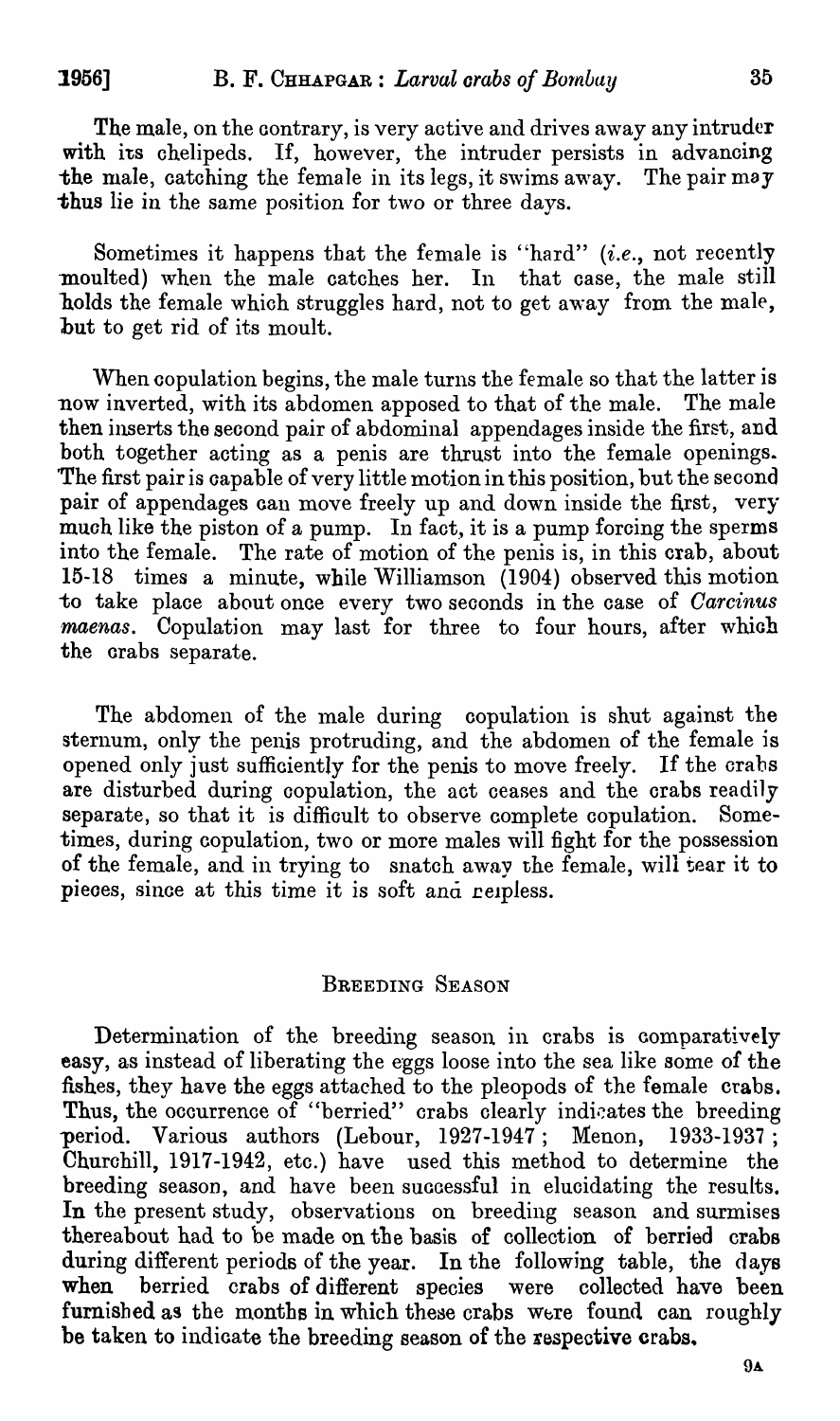# TABLE 1

| Name of crab                       |  | Day of collection |                                                                                                                          | Diameter of egg<br>in millimetres |
|------------------------------------|--|-------------------|--------------------------------------------------------------------------------------------------------------------------|-----------------------------------|
| Matuta lunaris.                    |  |                   | $12 - 2 - 1952$<br>$\begin{bmatrix} 17 - 11 - 1952 \\ 22 - 11 - 1952 \end{bmatrix}$                                      | 0.266                             |
| Philyra globosa                    |  |                   | $\left. \begin{array}{c} 7\text{-}12\text{-}1952 \ 9\text{-}1\text{-}1953 \ 3\text{-}3\text{-}1953 \end{array} \right\}$ | 0.233                             |
| Doclea gracilipes                  |  |                   | 12-2-1952                                                                                                                | 0.566                             |
| Scylla serrata                     |  |                   | 24-4-1954                                                                                                                |                                   |
| Neptunus (Neptunus) sanguinolentus |  |                   | $27-10-1951$<br>2-11-1951<br>11-12-1951<br>22-1-1952<br>15-4-1952<br>15-7-1952<br>$20 - 11 - 1952$                       | 0.233.                            |
| Neptunus (Neptunus) pelagicus      |  |                   | 24-10-1951<br>17-12-1951<br>22-1-1952<br>12-2-1952<br>11-7-1952<br>$25 - 11 - 1952$                                      | 0.233                             |
| Charybdis (Goniosoma) cruciata     |  |                   | 17-12-1951                                                                                                               | 0.250.                            |
| Charybdis (Goniosoma) annulata     |  | $\cdot$ }         | 27-11-1951<br>$7-12-1951$<br>24-1-1952                                                                                   | 0.233                             |
| Charybdis (Goniosoma) callianassa  |  |                   | 3-10-1951                                                                                                                | 0.266                             |
| Charybdis (Goniosoma) orientalis   |  | $\cdot$ 3         | $11-12-1951$<br>$14-12-1951$                                                                                             | 0.300                             |
| Thalamita crenata                  |  |                   | 3-11-1951                                                                                                                | $0.266$ .                         |
| Leptodius exaratus                 |  |                   | $20-3-1953$<br>29-3-1953                                                                                                 | 0.300                             |
| Leptodius crassimnus.              |  |                   | $12 - 11 - 1951$<br>19-11-1951                                                                                           | 0.300.                            |
| Myomenippe hardwickii              |  |                   |                                                                                                                          | $0.500$ ,                         |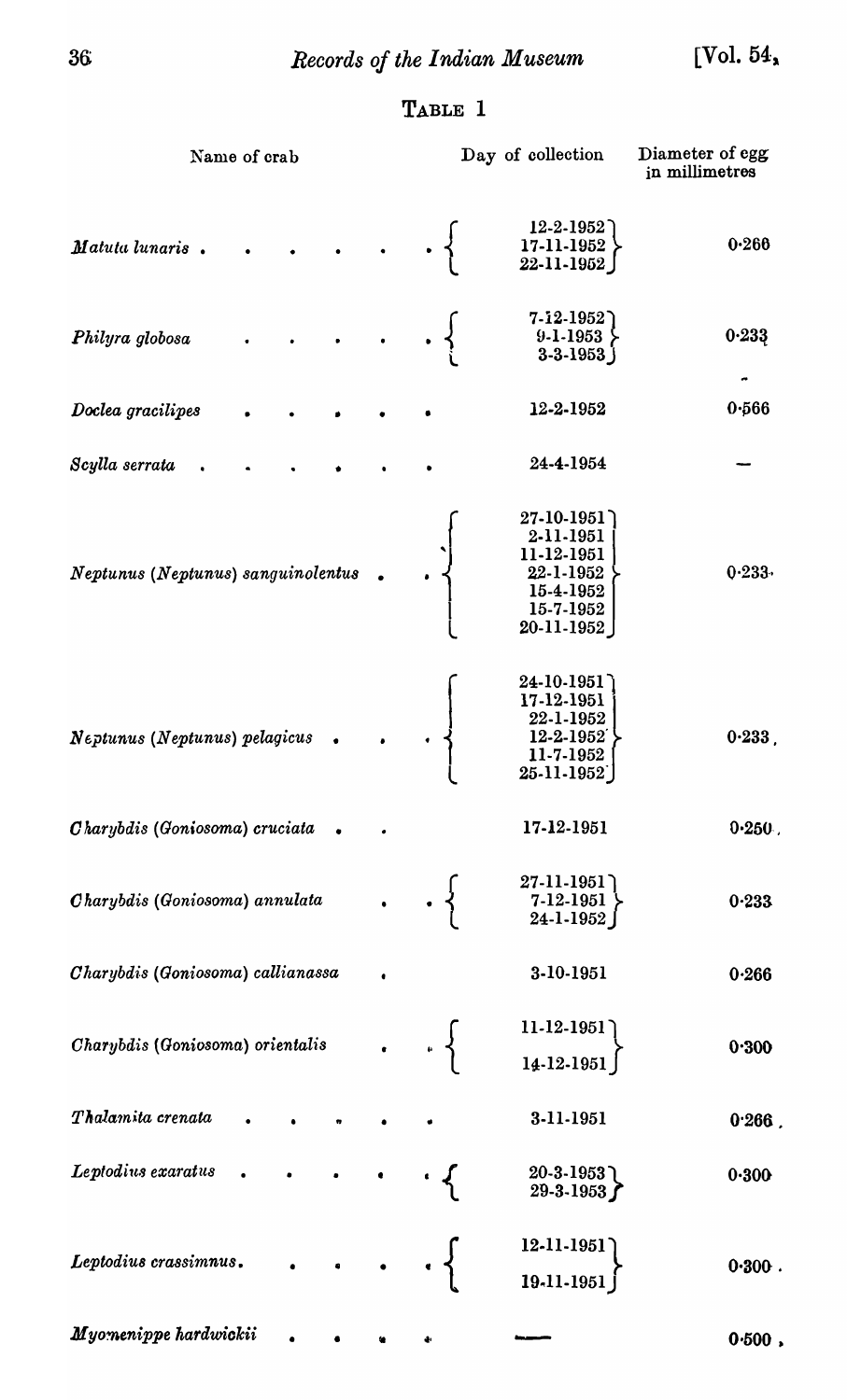TABLE 1-contd.

| Name of crab                            | Day of collection |  |                                           | Diameter of egg<br>in millimetres |
|-----------------------------------------|-------------------|--|-------------------------------------------|-----------------------------------|
| $\boldsymbol{\vartheta}$ zius rugulosus |                   |  | 29-11-1951<br>$10-12-1951$<br>$30-6-1952$ | 0.333                             |
| Pilumnus vespertilio                    |                   |  | 29-11-1951                                | 0.366                             |
| Euryacarcinus orientalis                |                   |  | $8 - 11 - 1952$<br>21-11-1952             | 0.300                             |
| Litocheria angustifrons                 |                   |  | 29-11-1951<br>$20-3-1952$                 | 0.333                             |
| Eucrate crenata dentata                 |                   |  | 27-11-1951<br>$7 - 12 - 1952$             | 0.333                             |
| Pinnotheres placunae                    |                   |  |                                           | 0.300                             |
| Gelasimus annulipes                     |                   |  | 20-3-1953<br>$31-3-1953$                  | 0.266                             |
| Metopograpsus messor                    |                   |  | 20-3-1953                                 | 0.350                             |
| Psudograpsus intermedius                |                   |  | $17 - 3 - 1953$<br>3-4-1953               | 0.288                             |

From the above table it will be seen that the majority of crabs of Bombay State breed from November to March, but a few such *Neptunus (Neptunus) sanguinolentus* and *Neptunus (Neptunus) pelagicus*  breed irregularly at different periods throughout the year.

1. First zoea of *Neptunus (Neptunus) sanguinolentus* (Text-fig. 1)

Measurements in mm.: Body length 0.533; body width, between (and including) the eyes 0·266; body width between bases of lateral spines  $0.360$ ; dorsal spine  $0.233$ ; rostral spine  $0.214$ ; lateral spine ,0-060; antenna 0·214.

The carapace is rounded. The dorsal spine is hardly longer than the rostral spine, while the lateral spines are very short. The antennule is an unjointed appendage with a single aesthete. The antenna is much longer than the antennule, it is unjointed and bears spines on its distal half. The first maxillipede consists of a stout basipodite, a two jointed exopodite bearing four hairs at the tip, and an endopodite of five segments with four setae at the tip and others along the joints. The second maxillipede is similar to the first except that the endopodite consists of two joints only, with two hairs at the tip. The abdomen consists of five joints and a telson. The second and third joints bear a pair of lateral hooks, the anterior pair being slightly larger and anteriorly directed, while the second pair is posteriorly directed. The telson is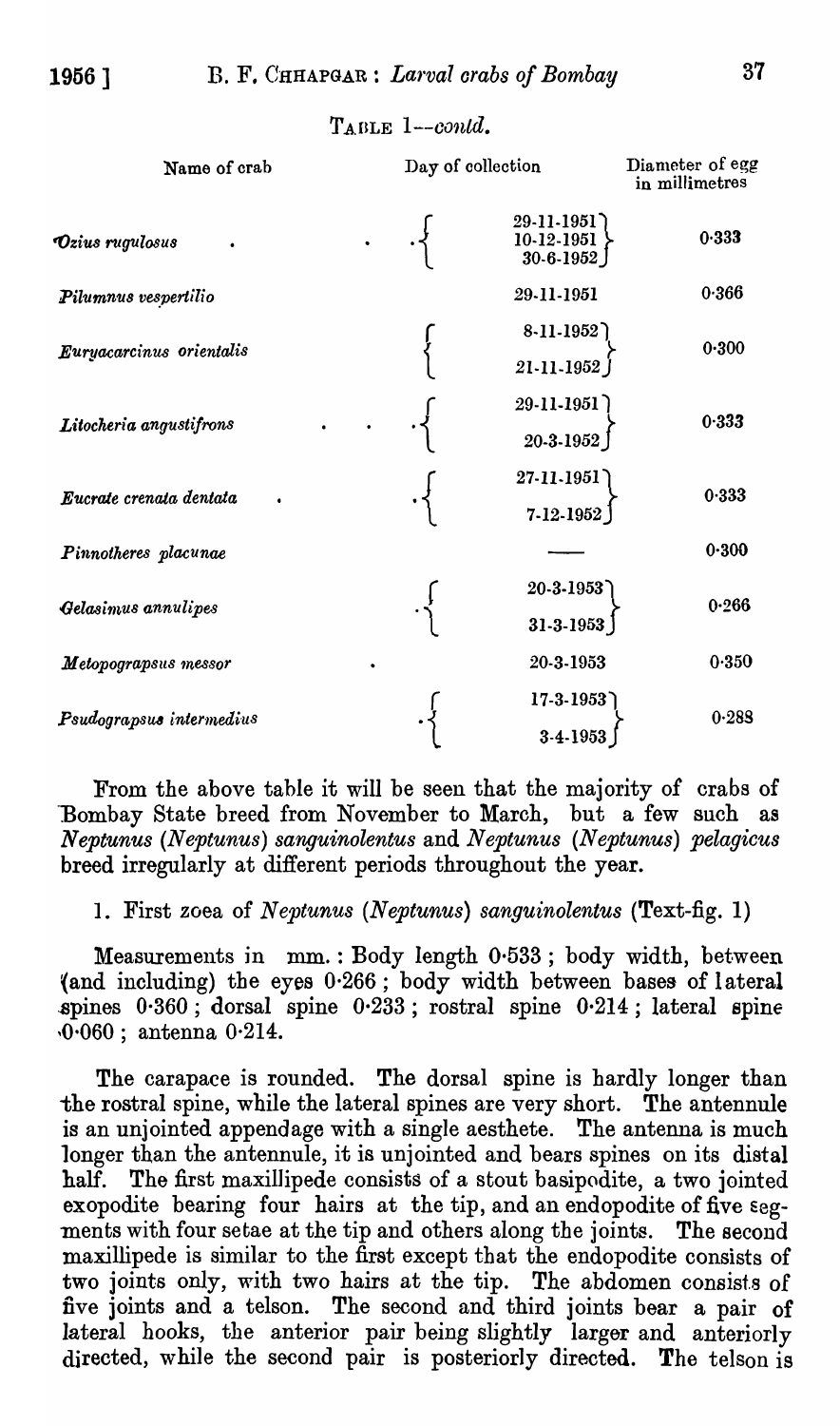regularly forked. Inside the fork are three pairs of setae. The innermost pair of setae bears four minute hairs on the inside and a row of spinules on the outer surface. The other setae bear spinules on both their surfaces. There are, in addition, two spines on the dorsal surfaceof the base of the forks of the telson.

The first zoea of *Neptunus* (Neptunus) sanguinolentus is very similar to that of *Neptunus (Neptunus) pelagicus*, but it can be distinguished from the latter in being much smaller and in having only four hairs on the inner border of the innermost setae in the fork of the telson.



TEXT-FIG. 1.-Neptunus (Neptunus) sanguinolentus (Herbst), 1st Zoea.

*a.* Side view; b. Dorsal view; *c.* Antennule; d. Antenna; *e.* 1st maxillipede; f. 2nd maxillipede:  $g$ . Telson (right half, enlarged).

2. First zoea of *Neptunus (Neptunus) pelagicus* (Text-fig. 2)

Measurements in mm.: Body length  $1.173$ ; body width between the eyes 0·366; body width between bases of lateral spines 0-500; dorsal spine 0·533; rostral spine 0·333 ; lateral spine 0·133; antenna 0-293.

Though a detailed description of this zoea has been given by Prasad and Tampi *(op. cit.),* the following points noted by the author may be mentioned.

Prasad and Tampi have noted three aesthetes on the tip of the. antennule. Only one aesthete has been noted in the present specimens. Moreover, the endopodite of the second maxillipedes in the present specimens consists of three segments, the first being very short. Prasad and Tampi have mentioned only two segments. On the fork of the telson there are only two spines, as opposed to four given by Prasad and Tampi.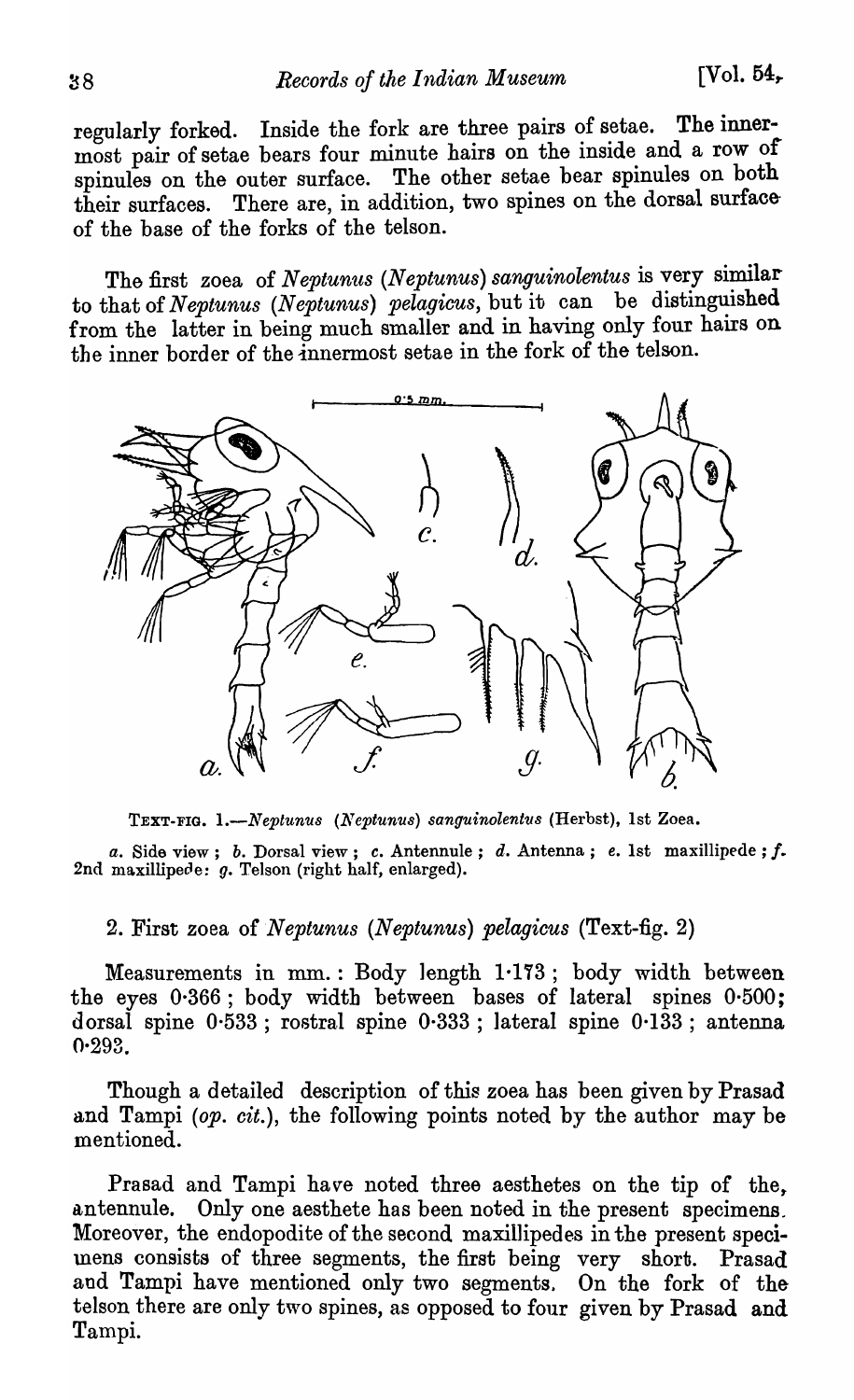

TEXT-FIG. 2.-Neptunus (Neptunus) pelagicus (Linnaeus), 1st Zoea.

*a.* Side view; b. Dorsal view; c. Antennule ; d. Antenna; *e.* 1st maxillipede ; f. 2nd  $\textbf{maxilliped-}$ ;  $g.$  Telson (right half, enlarged).

## 3. First zoea of *Oharybdis (Goniosoma) orientalis* (Text-fig. 3)

Measurements in mm. : Body length 0·733; body width between the eyes  $0.288$ ; body width between bases of lateral spines  $0.420$ ; dorsal spine 0·288 ; rostral spine 0·233 ; lateral spine 0·066 ; antenna 0·166.

The carapace is rounded. The dorsal spine is regularly curved and is slightly longer than the straight rostrum. The antennule is a short unjointed pigmented process with a single aesthete. The antenna consists of a weH-developed spiniform process which is nearly as long as the rostrum and a small exopodite bearing a setae. The first maxillipede has the usual stout basipodite, an exopodite of two segments with four setae at the tip, and a five-jointed endopodite with four setae at the tip. In the second maxillipede, the endopodite consists of three joints. The abdomen consists of five segments and a telson. The second and third segments have the usual lateral hooks, while the third, fourth and fifth segments have a pair of long downwardly direoted spines from the postero-lateral border. The forks of the telson are curiously inbent posteriorly in a regular curve, and bear two spines. There are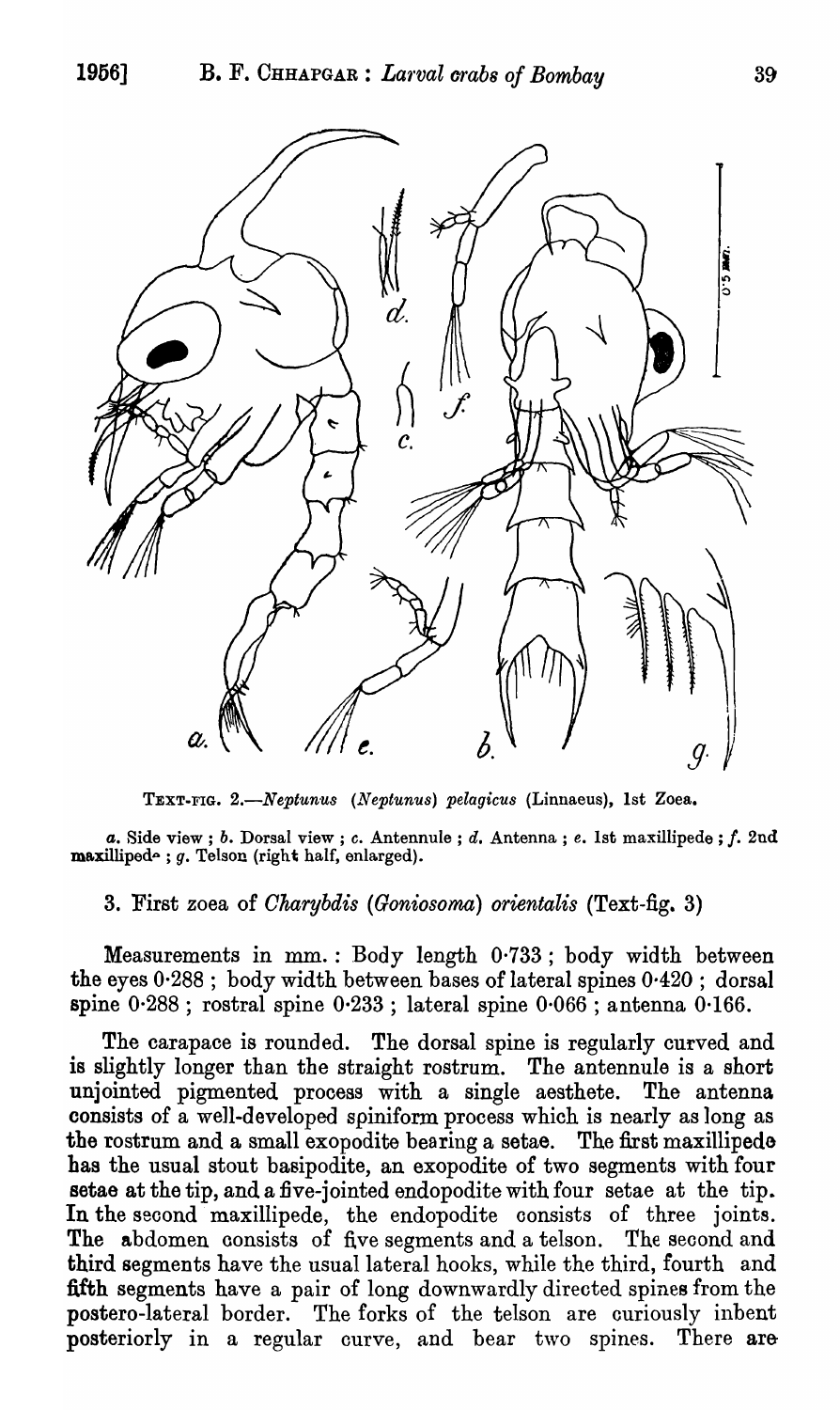seven hairs on the inner border of the innermost pair of setae in the fork of the telson, followed by a few spinules. The outer surface of



TEXT-FIG. 3.-Charybdis (Goniosoma) orientalis (Dana), 1st Zoea.

*a.* Side view; *b.* Dorsal view; *c.* Antennule; *d.* Antenna; *e.* 1st maxillipede; *f.* 2nd maxillipede; *g.* Telson (right half, enlarged).

these setae and both the borders of the other setae are spinulate.

4. First zoea of *Thalam'ita crenata* (Text-fig. 4)

Measurements in mm.: Body length 0·744; body width between the eyes 0.300; body width between bases of lateral spines 0.212; dorsal spine  $0.238$ ; rostral spine  $0.188$ ; lateral spine  $0.088$ ; antennule 0·073 ; antenna 0·177

A description of this zoea has been given by Prasad and Tampi. They have failed to observe a spine on each of the abdominal segments in the middle of the posterior border. The author has noted only on assthate on the antennule, instead of three, and only two spines at the base of the tell in tead of four as described by previous authors. Moreover, there are only four hairs on the inner border of the innermost pair of setae in the fork of the telson.

5. First zoea of *Leptodius exaratus* (Text-fig. 5)

Measurements in mm.: Body length  $1.00$ ; body width between-the eyes 0·40; body width between bases of lateral spines 0·33; dorsal spine 0·40; rostral spine 0·33 ; lateral spine 0·11.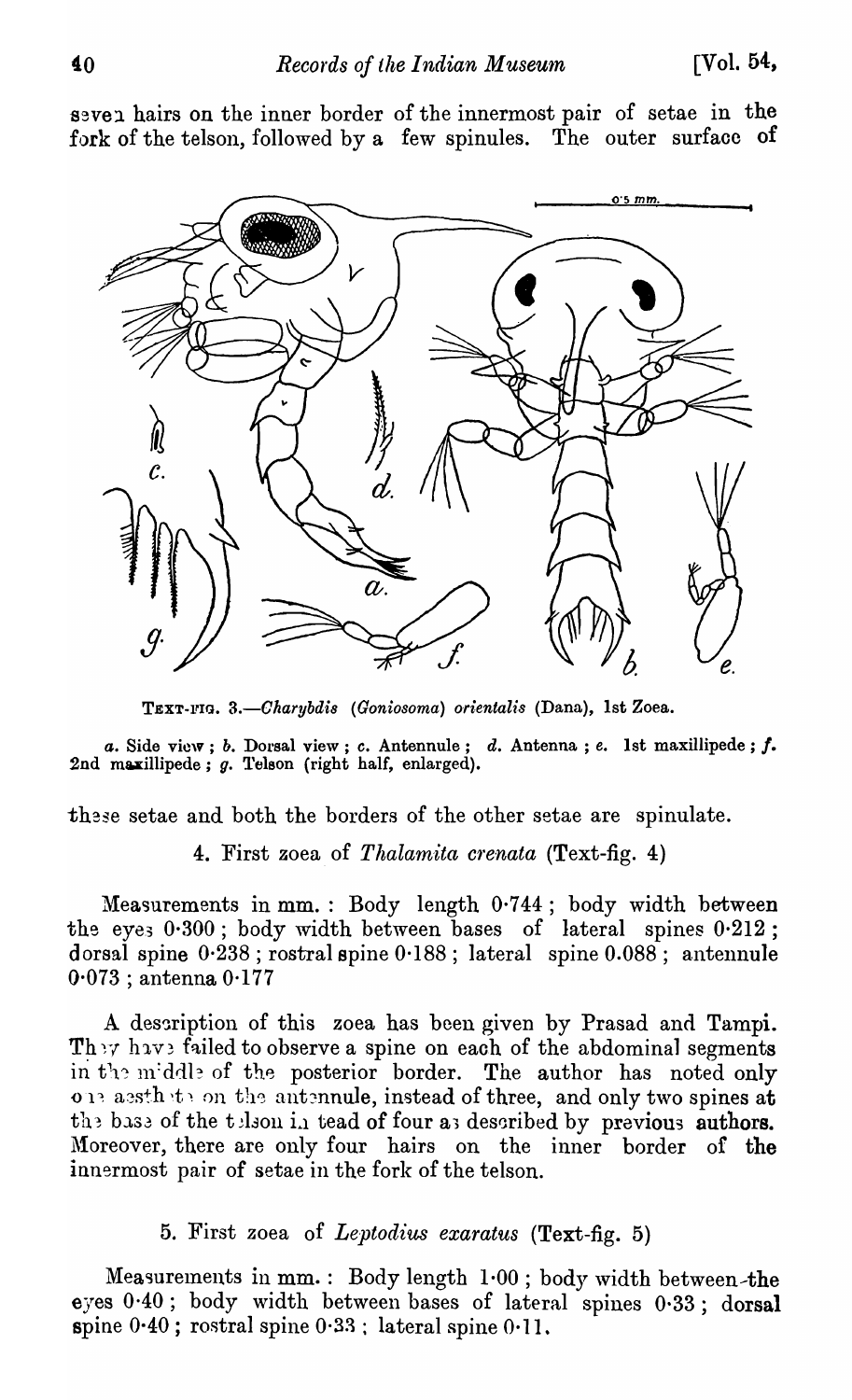The carapace is peculiar in that its posterior dorsal border has two lobes. All four spines are present. The antennule is a short process with two aesthetes. The antenna is long and smooth. The first maxillipede has the usual basipodite, two-jointed exopodite with four setae at the tip, and five-jointed endopodite. The second maxillipede has its endopodite of three joints. The abdomen consists of five segments and a telson. The seoond and third segments bear lateral hooks, while the third and fourth joints have downwardly directed spines on the postero-lateral border. The forks of the telson are broad in their basal part and become narrow distally. The innermost pair of



TEXT-FIG. 4.-Thalamita crenata Milne-Edwards, 1st Zoea.

*a.* Side view; *b.* Dorsal view; *c.* Antennule; *d.* Antenna; *e.* 1st maxillipede; *f.* 2nd  $maxillipede; g. Tefson (right half, enlarged).$ 

setae in the fork of the telson bear four hairs on their inner border and a hair and some spinules on the outer border. The other setae bear spinules. The usual pair of spines at the base of the telson is present.

# 6. First zoea of *Ozius rugulosus* (Text-fig. 6)

Measurements in  $mm.$ : Body length  $0.900$ ; body width between the eyes  $0.400$ ; body width between bases of lateral spines  $0.700$ ; dorsal spine  $0.433$ ; rostral spine  $0.400$ ; lateral spine  $0.166$ ; antenna  $0.233$ .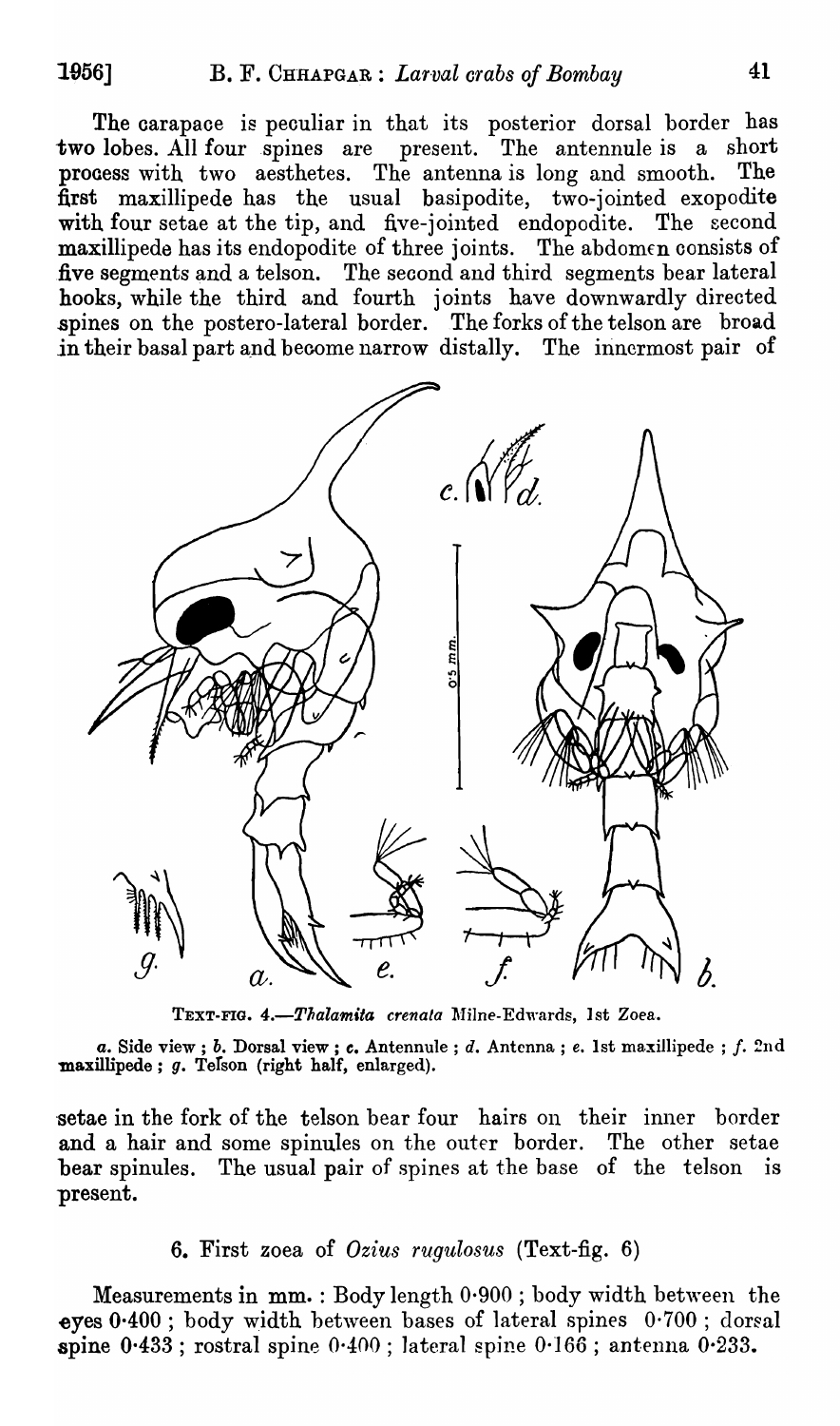The dorsal spine is curved throughout its length. The lateral spines are very short. The antennule is an unjointed process with



TEXT-FIG. 5.-Leptodius exaratus Milne-Edwards, 1st Zoea.

*a.* Side view; *b.* Dorsal view; *c.* Antennule; *d.* Antenna; *e.* 1st maxillipede; *f.* 2nd maxillipede ; g. Telson (right half, enlarged).

a single aesthete. The antenna consists of a well developed spiniform process, and a long exopodite bearing two setae. The first and second



TEXT-FIG. 6.-Ozius *rugulosus* Stimpson, 1st Zoea.

a. Side view; *b.* Dorsal view; *c. Antennule; d. Antenna; e. 1st maxillipede; f. 2nd*  $m$ axillipede;  $g$ . Telson (right half, enlarged).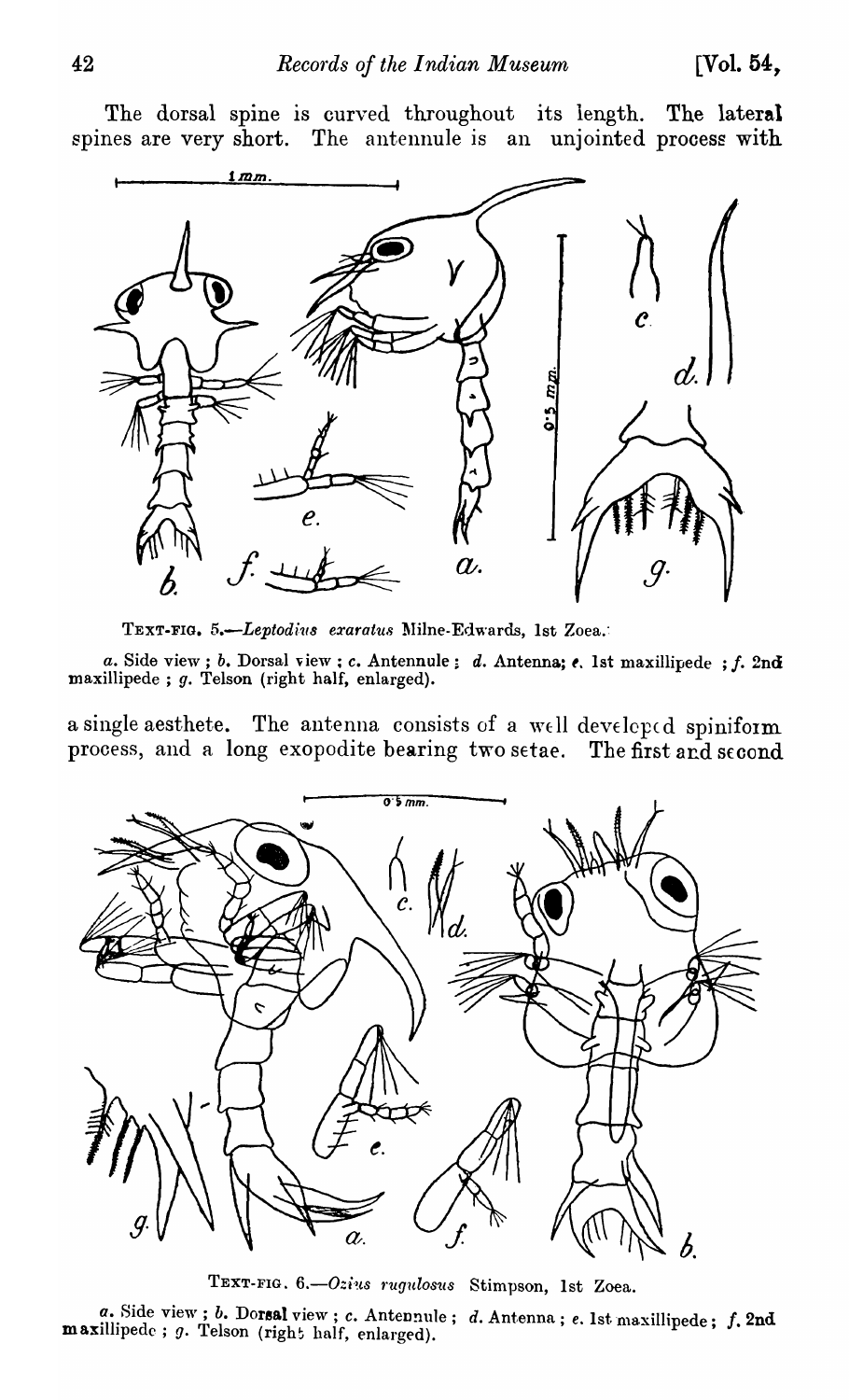maxillipeds have the usual structure. The abdomen consists of five segments and telson. The lateral hooks on the second and third segments of the abdomen are present. The spines on the base of the telson are very long in this zoea, indeed as long as the fork of the telson. The innermost setae in the fork of the telson bear five hairs and some spinules on the inner border, and there are hairs and some spinules on the outer border. The second pair of setae bear spinules only on their outer border, and the outermost pair only on the inner border.

# 7. First zoea of *Eucrate crenata dentata* (Text-fig. 7)

Measurements in mm. : Body length 0·933 ; body width between the eyes 0·275; body width between bases of lateral spines 0·589; dorsal spine 0·566 ; rostral spine 0·366 ; lateral spine 0·589.

The carapace is small and rounded. The dorsal spine is a huge process much like a dunce's cap and is more than half the length of the zoea. The rostrum is also comparatively long, and the lateral spines are directed forward like the horns of a bull. The antennule is thin and club-shaped, and bears a single aesthete. The antenna consists of a long spiniform process, and a smooth exopodite which is longer than the spinous process. The first maxillipede consists of a narrow basipodite, a two-jointed exopodite bearing four setae at the tip, and a five-jointed endopodite with four setae at the tip and others along its length. The second maxillipede is similar to the first, except that its endopodite consists of three segments. The abdomen consists of five segments and a telson. The lateral knobs on the third of five segments and a telson. segment are very minute, almost invisible. The innermost setae in the fork of the telson bear numerous minute hairs on their outer border, but are smooth on the inner border. The middle setae bear hairs on the basal half of their inner border and spinules on their outer border. The outermost setae bear hairs throughout their inner border and spinules on their outer border. The usual spiaes on the base of the telson are present.

# 8. First zoea of *Gelasirnus annulipes* (Text-fig. 8)

Measurements in  $mm.:$  Body length  $0.74$ ; body width between the eyes  $0.25$ ; body width  $0.18$ ; dorsal spine  $0.092$ ; rostral s: ine  $0.13$ .

The lateral spines are absent in this zoea, not even indicated by any protuberance. The dorsal spine is shorter than the rostrum. A pair of oval chromatophores are present at the base of the dorsal spine. The antennule is a stout unjointed process bearing two aesthetes. The antenna is a spinous process not much longer than the antennule. The first and second maxillipedes have the usual structure. The abdomen consists of five joints and a telson. The fourth joint is much broader than the others and the next joint is embedded in its posterior border.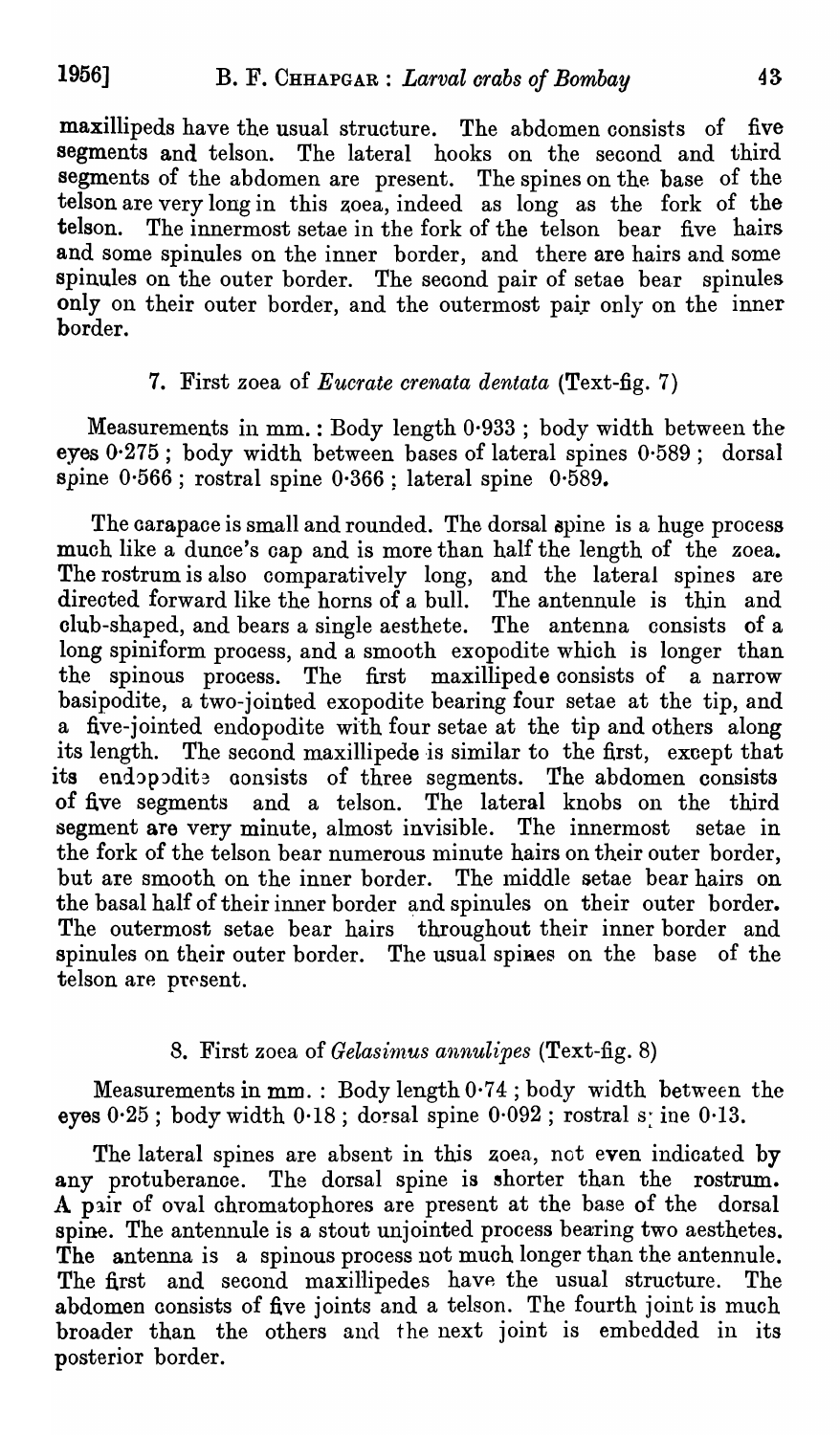# 9. First zoea of *Metopograpsus messor* (Text-fig. 9)

Measurements in mm. : Body length 1.07; body width between the eyes 0.33; body width between lateral prominences 0.32; dorsal spine 0·33 ; rostral spine 0·26.

The carapace is rounded. The dorsal and rostral spines are well developed. There are no lateral spines, but indioations can be seen as lateral protuberances. The antennule is a stout unjointed process with



TEXT- FIG. *7.-Eucrate crenata dentata* (Stimpson), 1st Zoea. *a.* Side view; *b.* Dorsal view; c. Antennule ; d. Antenna. ; *e.* 1 fit maxilIipede; *0/.* 2nd maxillipede ;  $g$ . Telson (right half, enlarged).

three aesthetes. The antenna is a bent process with spinules near the tip. The first maxillipede consists of a stout base, a two-jointed exopodite bearing four plumose hairs at the tip, and an endopodite of five joints. The endopodite of the second maxillipede consists of four joints. The abdomen is composed of five segments and a telson. Lateral hooks are present on the second and third segments, while the fifth segment has peculiar fan-like projections on its postero-Iateral borders. The innermost setae on the fork of the telson bear spinules along their outer border, while the other setae bear spinules along both the borders.

### 10. First zoea of *Pseudograpsus intermed'ius* (Text-fig. 10)

Measurements in mm.: Body length 0·85; body width between the eyes 0·35; body width between lateral protuberances 0·29; dorsal spine  $0.16$ ; rostral spine  $0.11$ .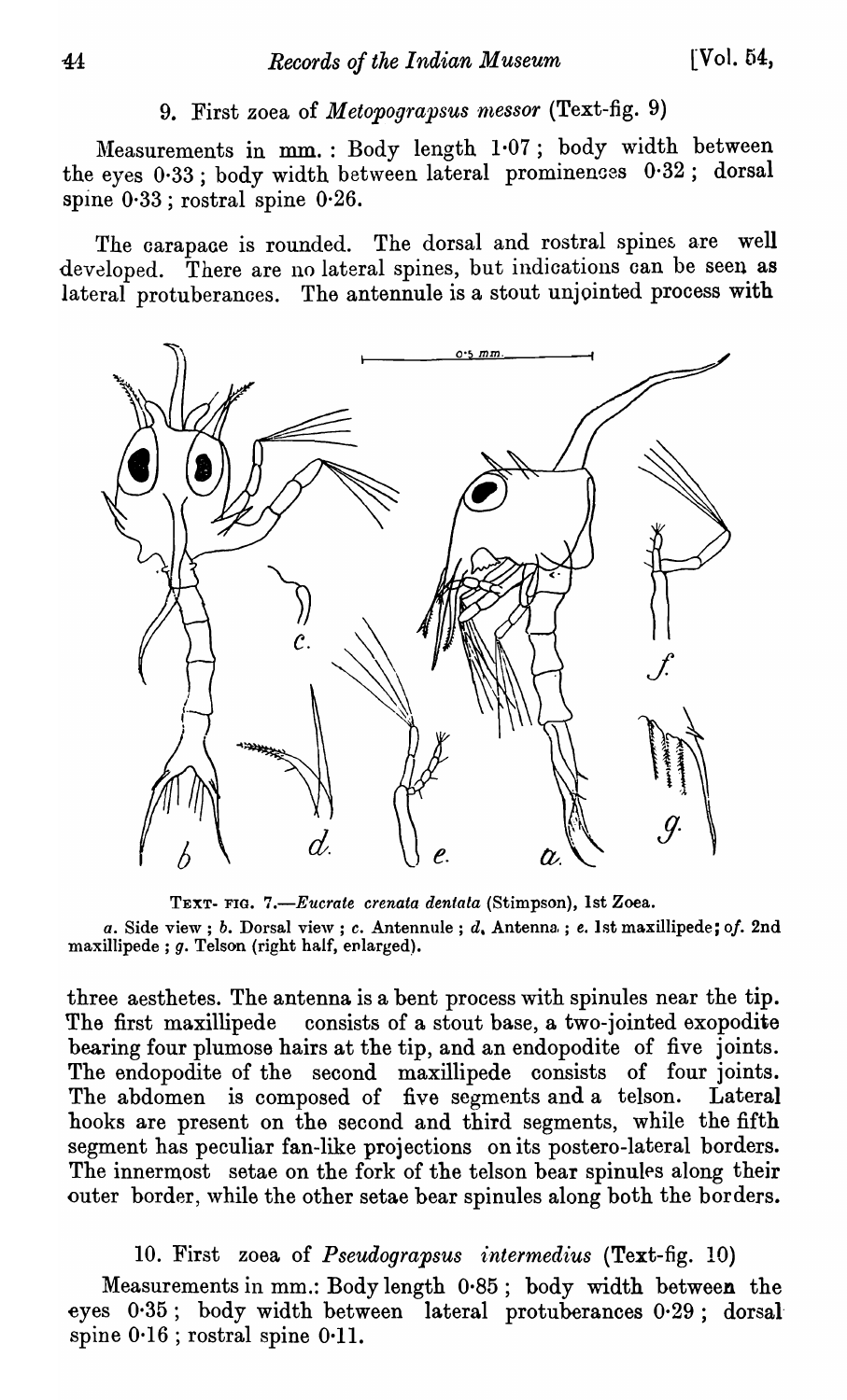The carapace is rounded. The dorsal and rostral spines are well developed but the lateral spines are rudimentary and seen only as small prominences. The antennule is a short seen only as small prominences. The antennule is a short unjointed process with two aesthetes. The antenna is short and smooth. The maxillipedes have the usual structure. The abdomen smooth. The maxillipedes have the usual structure. consists of five segments and a telson. The telson is long and slightly paddle-like. The innermost setae in the fork of the telson bear six hairs on their inner border, while the middle pair bears eight. Both these pairs are smooth along their outer border, as also are both borders of the outermost pair. Two spines are present at the base of the telson.



TEXT-FIO. *8.-Gelasimus annulipes* Latreille, 1st Zoea.

*a.* Side view; b. Dorsal view; *c.* Antennule; d. Antenna; *e.* 1st maxillipede ; f. 2nd maxillipede.

In the absence of sufficiently extensive material of the zoeae of different species of crabs, previous authors had not furnished keys for the identification of larval Brachyura. The present material, however, is large enough for a comparative study of the external characters of different larvae collected so far and has made it possible to formulate an artificial key to the identification of many of the zoeae of Bombay' waters as given under: $-$ 

#### *Key of the zoea of Bombay arabs*

| 1. Lateral spines on the carapace well-developed. 2                                    |                                        |
|----------------------------------------------------------------------------------------|----------------------------------------|
| Lateral spines on the carapace absent or rudi.<br>mentary<br>. 8                       |                                        |
| 2. Dorsal spine shorter or, at the most, as long as<br>carapace                        | - 3                                    |
| Dorsal spine much longer than carapace                                                 | $\blacksquare$ Eucrate crenata dentala |
| 3. Spines on the dorsal surface of telson much smaller<br>than the forks of the telson | 4                                      |
| Spines on the dorsal surface of telson almost as<br>long as the forks of the telson    | Ozius rugulosus.                       |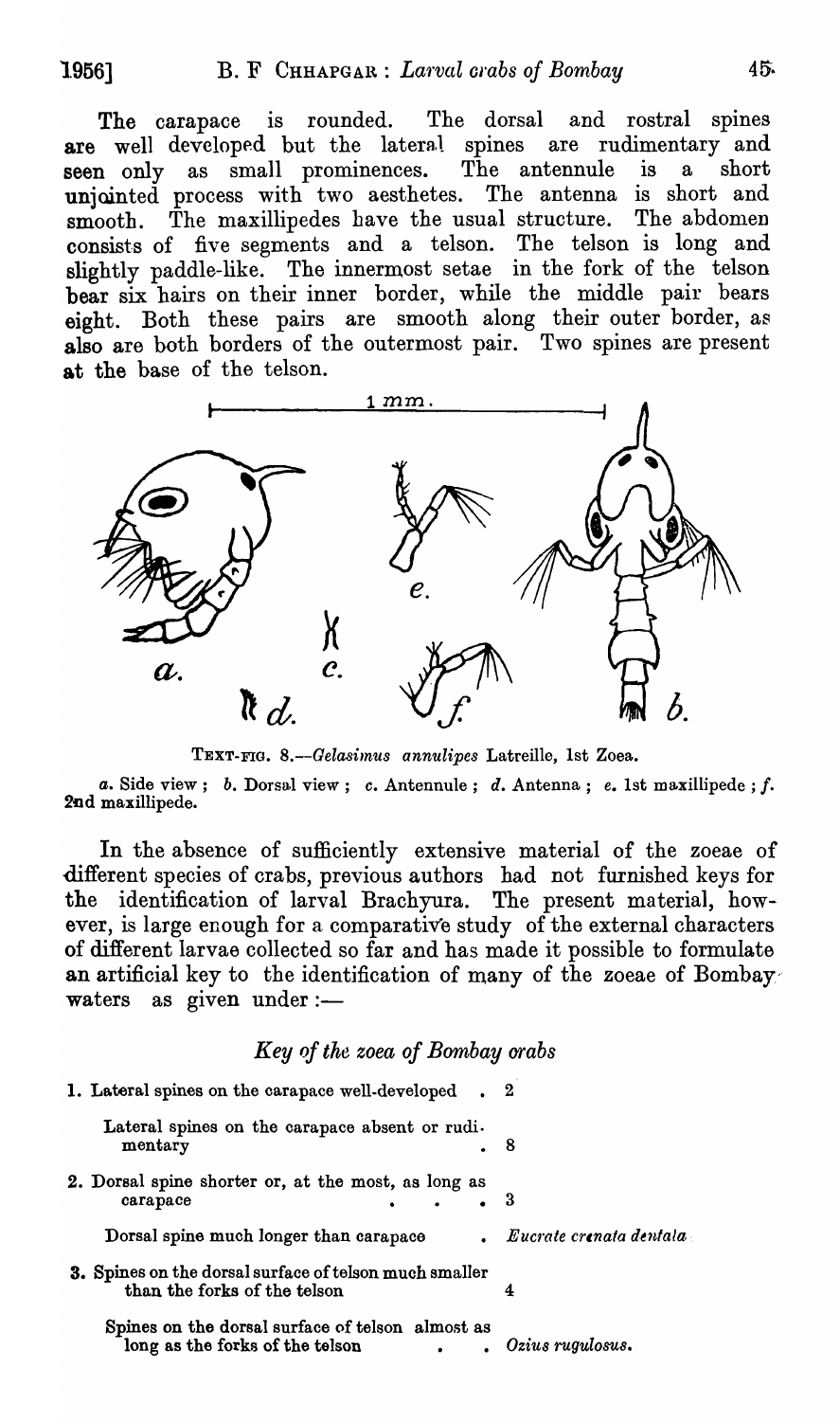

TEXT-FlO. *9.-M etopograpsU8 messor* (Forskal), 1st Zoea. a. Side view; *b.* Dorsal view; *c.* Antennule; *d.* Antenna; *e.* 1st maxillipede; *f.* 2nd -maxillipede; g. Telson (right half, enlarged).

4. Arms of fork of telson pointing straight or out-<br>ward 5

Arms of fork of telson curving inward *Charibdis (Goniosoma) orientalis* 

- .5. No spines on the middle of the dorsal surface of the abdominal segments and the contract of  $\sim$  6
	- Spines on the middle of the dorsal surface of the abdominal segments present *Thalarnita crenata*



TEXT-FlO. *10.-Pseudograpsus intermedius,* 1st Zoea.

a. Side view; *b.* Dorsal view; *c.* Antennule; *d.* Antenna; *e.* 1st maxillipede; f. 2nd  $maxillipede$ ,  $p.$  Telson (right half, enlarged).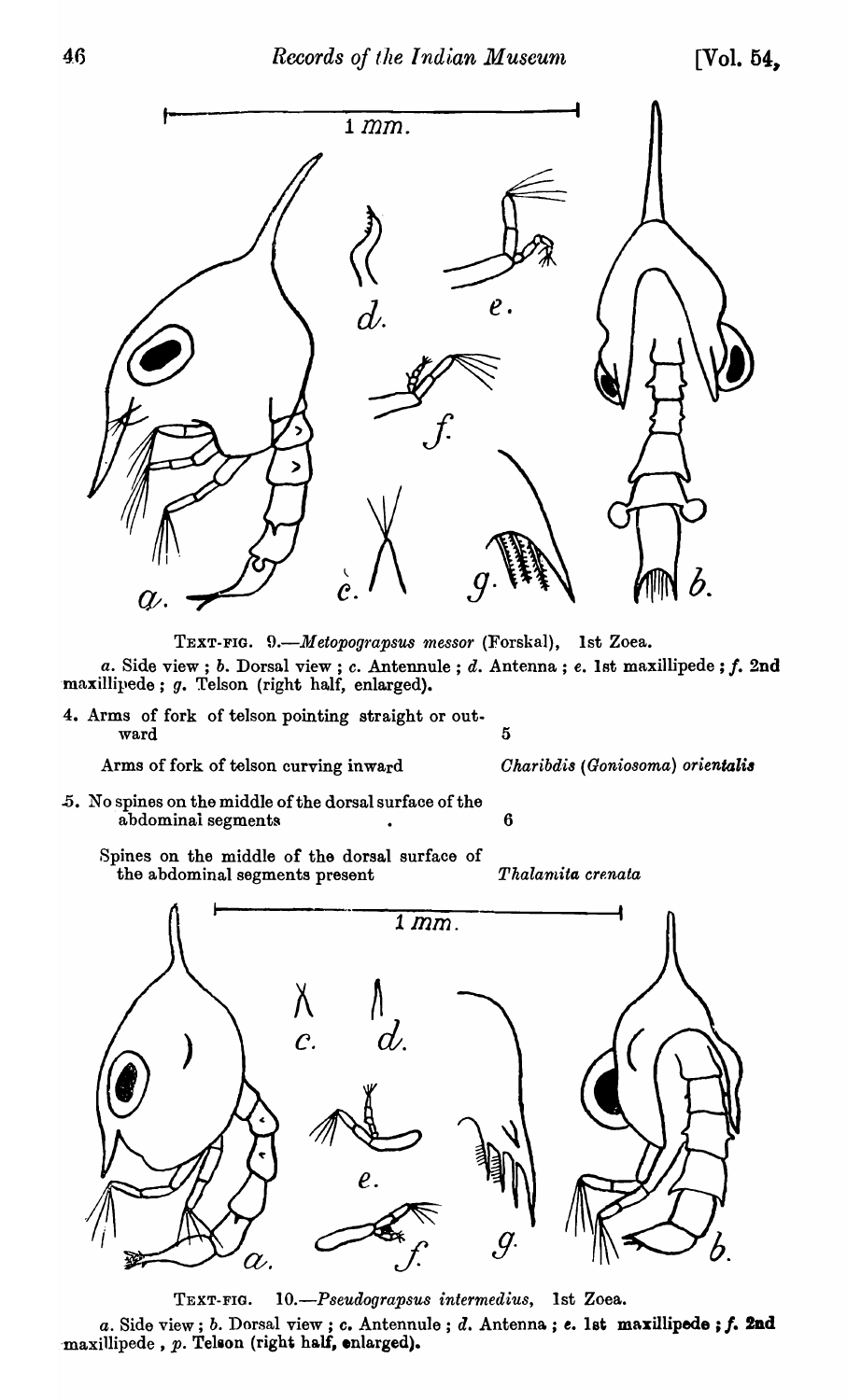|   | <b>6.</b> Posterior border of carapace simply curved dor-<br>sally                          | 7                                          |
|---|---------------------------------------------------------------------------------------------|--------------------------------------------|
|   | Posterior border of carapace dorsally divided<br>into two lobes                             | Leptodius exaratus                         |
|   | 7. Four hairs on the inner side of the innermost pair<br>of hairs in the fork of the telson | Neptunus (Neptunus)<br>sanguin-<br>lentus. |
|   | Seven hairs on the inner side of the innermost<br>pair of hairs in the fork of the telson   | Neptunus (Neptunus) pelagicus              |
|   | 8. Telson forked                                                                            | 9                                          |
|   | Telson plate-like                                                                           | Philyra globosa                            |
|   | 9. Lateral spines rudimentary but clearly visible<br>as swellings on the carapace           | 10                                         |
|   | No trace of lateral spines                                                                  | Gelasimus annulipes                        |
|   | 10. Lateral borders of last abdominal segment<br>normal                                     | Pseudograpsus intermedius                  |
|   | Lateral borders of last abdominal segment with<br>fan-like projections                      | Metopograpsus messor                       |
|   | Key to the megalopae of Bombay crabs                                                        |                                            |
| 1 | Dorsal spines on carapace present, no feelers on<br>last joint of last leg                  | 2                                          |
|   | No dorsal spines on carapace, feelers on last<br>joint of last leg present                  | 4                                          |
|   | 2. Rostrum with two horns, ventral cornua absent                                            | Docleu gracilipes                          |
|   | Rostrum three-horned, extremely long ventral<br>cornua.                                     | Philyra globosa                            |
|   | 4. Sides of rostrum pointed, but without accessory<br>spinules.                             | Charybdis (Goniosoma)<br>callia-<br>nassa  |
|   | Sides of rostrum rounded, with two minute<br>spines                                         | Neptunus (Neptunus) pelagicus              |

1. Megalopa of *Doclea gracilipes* (Text-fig. 11)

A megalopa was obtained on 7th July, 1952 and metamorphosed on 10th July into the first postlarval instar.

The megalopa is 1·5 mm long. The carapace is rounded, and on the dorsal surface are four spines arranged in the form of a triangle with its base forward and apex pointing baokward. The rostrum consists of two horns at the extremity with a transverse border between them. The chelipeds and pereiopods are fully developed and are long. There is a spine in the middle of the meri of the ohelipeds and walking legs, and the merus joint is incompletely divided into joints at this place. There is also a spine on the isohium of the first pair of walking legs. There are no feelers on the last joint of the last pair of legs in the shape of coarse curved setae. The abdomen consists of five segments and a telson.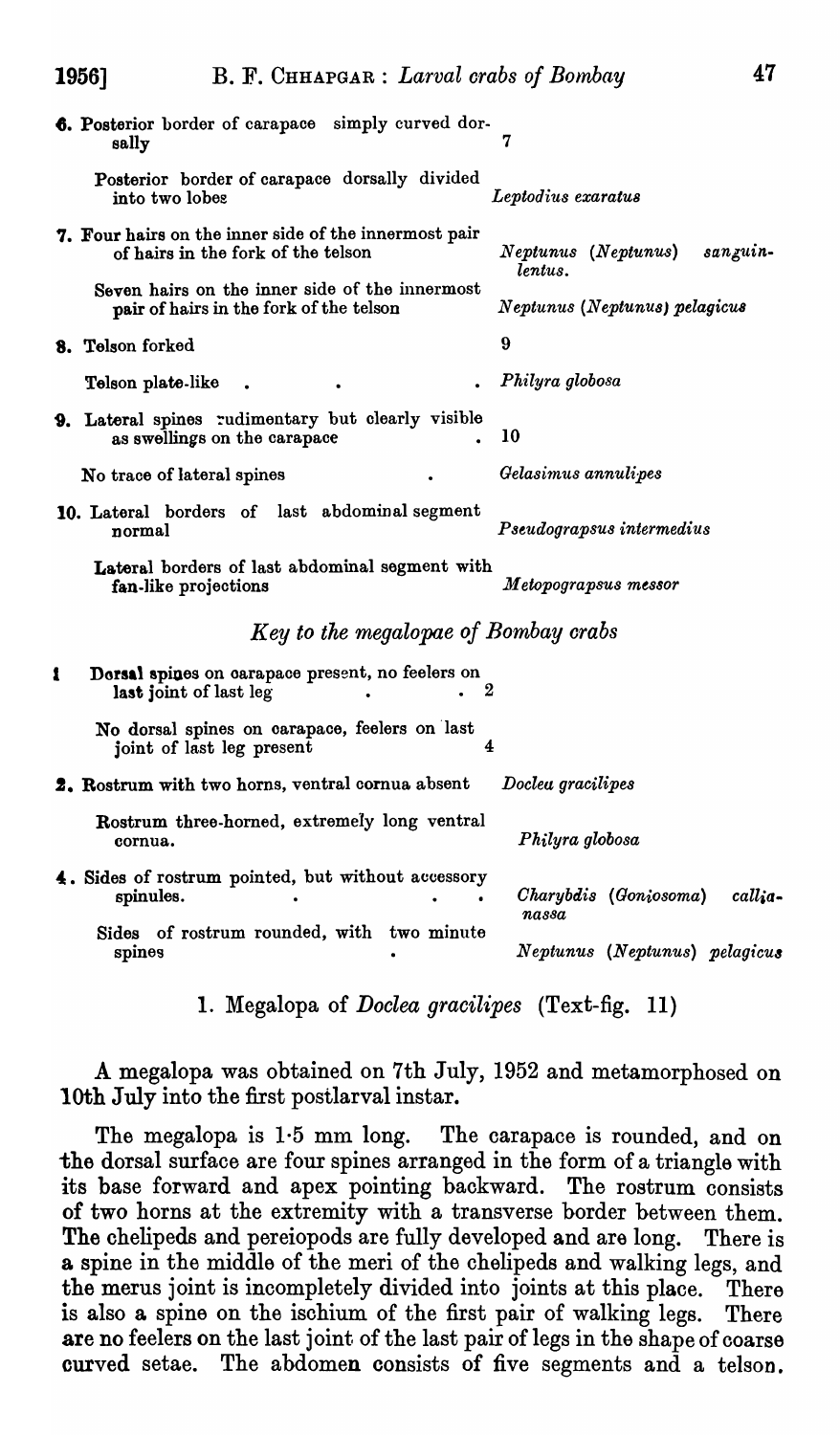On the dorsal surface of the second and third abdominal segments are two spinules placed side by side, while there are lateral hooks on the third and fourth abdominal segments. The pleopods of the last abdominal segment have eight setae each.

The characters for distinguishing megalopae of different genera and species are :- form of rostrum or front of carapace; presence or absence



TEXT-Fla. *11.-Duclea yracilipes* Stimpson. *a.* Megalopa; *b.* 1st instar.

of median dorsal spine, or other spines or prominences, on the carapace; presence or absence of feelers on the last legs; number of setae on the last pleopods ; number of hooks on the legs. The megalopa of *Doclea* graoi- $\overline{lipes}$  can be distinguished by the presence of four spines on the carapace, two-horned rostrum, and spines on the meri of the pereiopods.

The first postlarval instar has the general proportions of the adult crab, the carapace being rounded, and the legs extremely long. The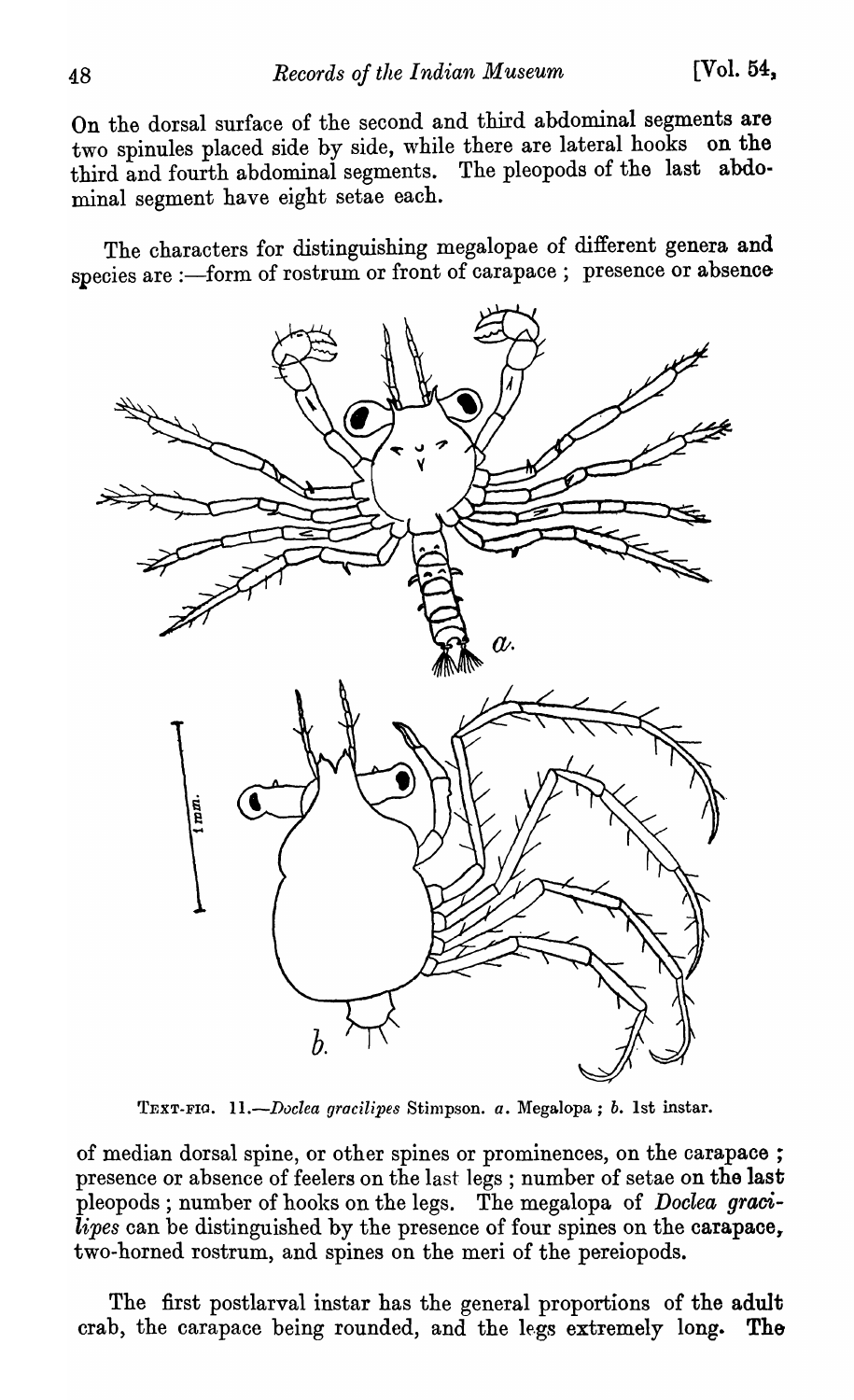rostrum now resembles that of the adult in being deeply cleft, without secondary spinules. The spines on the carapace have not yet developed. The eye stalks bear a minute spinule in their middle.

# 2. Megalopa of *Neptunus (Neptunus) pelagicus* (Text-fig. 12)

The megalopa has been described by Prasad and Tampi (op. cit.). The following new points may, however, be noted :-

Two minute spinules are present at the outer extremities of the rostrum. There are five coarse, curved setae on the last joint of the last pair of legs. The pleopods on the sixth abdominal segment bear only 12 setae each (Prasad and Tampi have mentioned 20 setae on all the pleopods).



TEXT-FIG. 12.—Neptunus (Neptunus) pelagicus (Linnaeus)

a. Megalopa; *b.* 1st instar (with border of carapace of 2nd instar superimposed)

The megalopa was caught on January 2, 1952, and metamorphosed into the first postlarval instar on January 4. This again moulted into the second postlarval instar on January 6. Thus the period for the first postlarval instar before metamorphosing into the second was only two days. (Prasad and Tampi have recorded a uniform period of 6-10 days.) This period, however, varies with the availability of proper food, starved megalopae and crabs taking a much longer interval to moult.

S. Megalopa of *Gllarybdis (Goniosoma) callianassa* (Text-fig. 13)

A megalopa was caught on May 23, 1952, and metamorphosed into the first postlarval instar on May 25.

The megalopa is 3.4 mm long. The carapace is elongate; a rostrum in present and consists of a single long spine. The sides are angular.  $1 Z8I/56$  10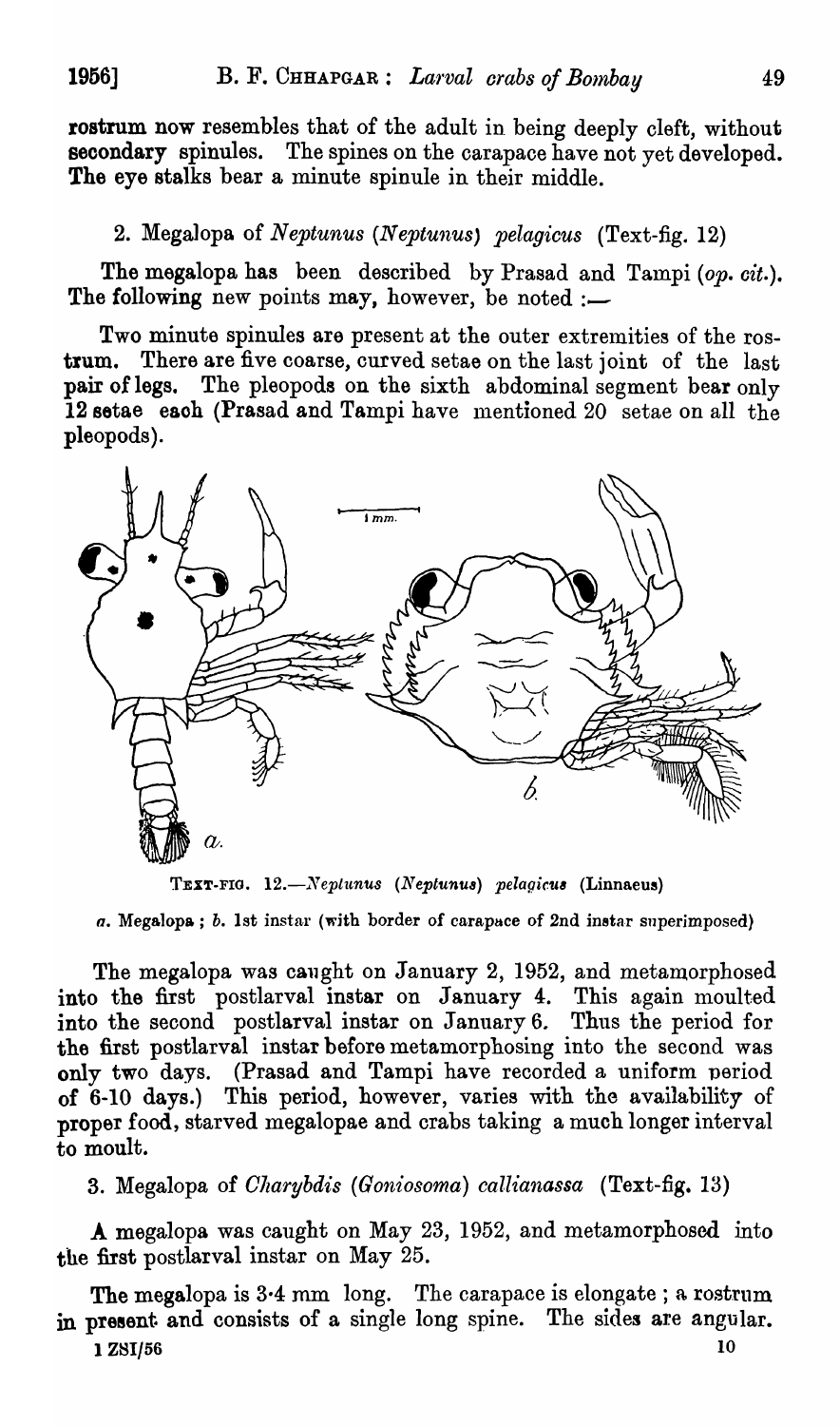A pair of ventral cornua (prolongations of the external plate of the last thoracic segment) is present.

The chelipeds and pereiopods are fully developed. The last joint of the last pair of legs is flattened and bears along its inner border five coarse setae with curved tips and three straight setae. The other legs almost resemble those of the crab. The abdomen consists of six segments and a telson. The first segment is comparatively shorter than the rest and bears no pleopods. The postero-lateral borders of the fifth pleonsegment are developed into long spines. The pleopods on the last abdominal segment have 12 setae each.

The first postlarval instar resembles the adult crab. The carapace has widened, and the six serrulate spines on the antero-lateral borders have developed. The last of these is much longer than the rest. The rostral spine of the megalopa has disappeared and the front is a simple transverse curve. The branchio-cardiac groove and the grooves from the last spines on the antero-lateral borders are present. The last pair of legs is adapted into swimming paddles. The abdomen is permanently flexed.



TEXT FIG. 13.-Charybdis (Goniosoma) callianassa (Herbst.) a. Megalopa; *b.* 1st instar.

The crab at this stage, is  $2.23$  mm broad and  $2.03$  mm long, the distance between the tips of the outstretched legs being 8 mm. Its colour varies from dirty white to a very 'faint grey, the eyes being yellowish pink and the cornea black.

#### **REFERENCES**

- ARRIOLA, F J. 1940. A preliminary study of the life-history of  $Scylla$  serrata (Forskal). $-P\ddot{h}ilipp.$  *J Sci.*, Manila, 78. pp. 437-455, pls. 1-3, 1 text-fig.
- CHACKO, P. I. & THYAGARAJAN, S. 1952. On the development and parental care in the Potamonid crab, *Paratelphusa (Barytelphusa) jacquemontii* (Rathbun).— J *Bombay nat. Hist. Soc.,* Bombay, (1) 51, pp.  $289-291$ , 4 text-figs.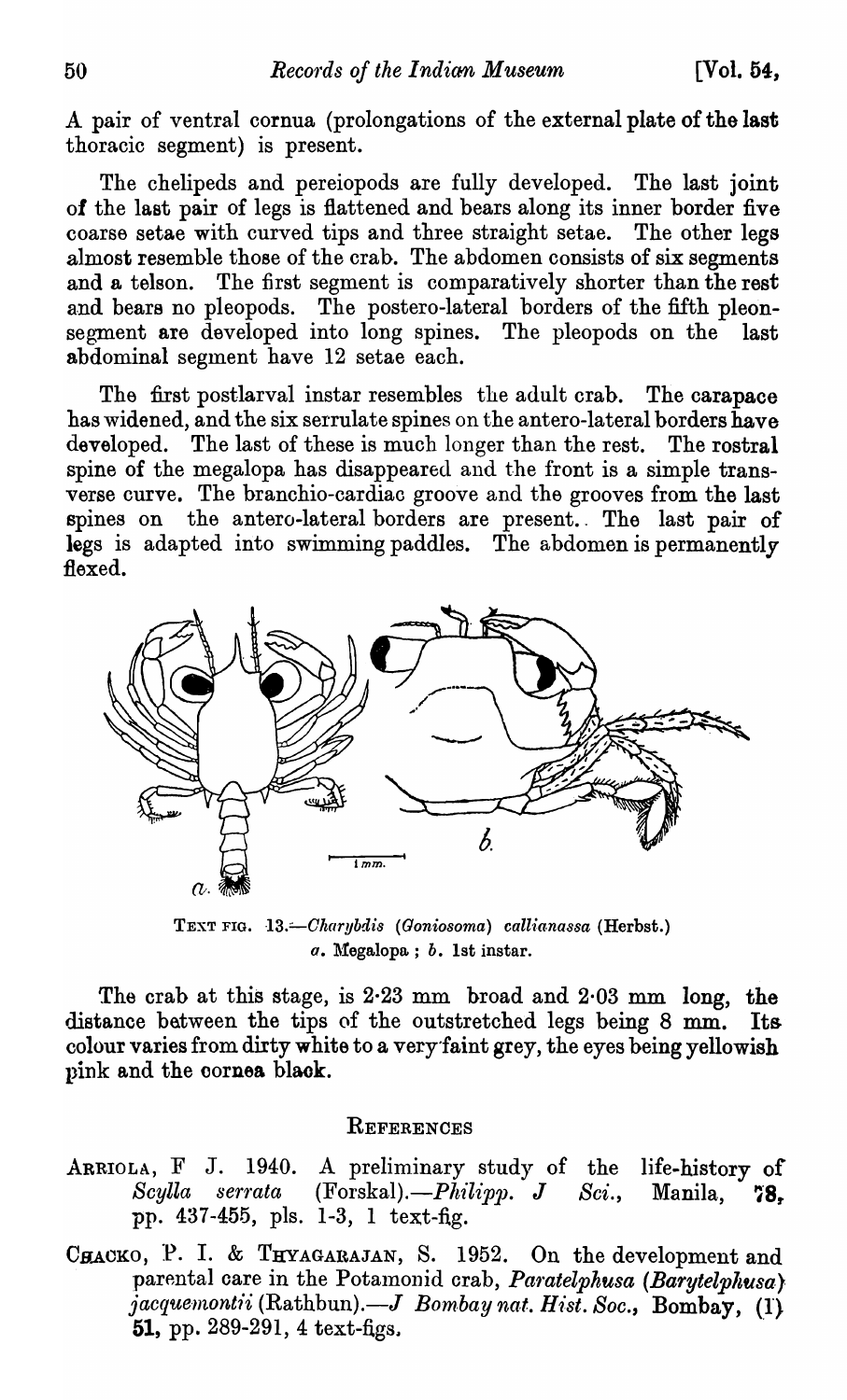- CHURCHILL, E. P. 1917-1918. Life history of the Blue crab.-*Bull. U S. Bur. Fish.,* 36, pp. 91-128, pIs. 47-55, 2 text-figs. -1942. The zoaeal stages of the Blue crab, *Callinectes sapidus Rathbun.-Publ. Bd. nat. Resources,* State of Maryland, no. 49. pp. 1-26, pIs. 1-4.
- CRANE, J. 1941. Eastern Pacific Expeditions of the New York Zoological Society.  $XXIX$ . On the growth and ecology of Brachyuran crabs of the genus *Ocypoda.*-Zoological, N. Y., 26, pp. 297-310, pIs. 1-2, 7 text-figs.
- CUNNINGHAM, J T. 1898. On the early post-larval stages of the common crab *(Cancer pagurus)*, and on the affinity of that species with *Atelecyclus heterodon.-Proc. zool. Soc. Lond.,* pp. 204-209, pI. 21.
- DELSMAN, H. C. & de MAN, J G. 1925. On the "Radjungans" of the Bay of Batavia.-Treubia, Batavia, 6, pp. 308-323, pls. 10-15, 8 text-figs.
- GURNEY, R. 1938. Notes on some Decapod Crustacea from the Red Sea. VI-VIII.-Proc. *zool. Soc. Lond.,* 108, pp. 73-84, pls.  $1-4$ .
- HOPKINS, S. H. 1943, The external morphology of the 1st and 2nd zoaeal stages of the Blue crab, *Callinectes sapidus Rathbun.-Trans. Amer. micr. Soc.*, (1) 62, pp. 85-90, pls. 1-2.
- -1944. The external morphology of the 3rd and 4th *zoaeal* stages of the Blue crab, *Callinectes sapidus* Rathbun.- *Biol. Bull.*, 87, pp. 145-152.
- LABOUR, M. V 1927 Studies of the Plymouth Brachyura. I. The rearing of crabs in captivity, with a description of the larval stages of Inachus dorsettensis, Macropodia longirostris and Maia *squinado.-J. Mar. biol. Ass.* U. K., 14, pp. 759-814, pIs. 1-4.
- -1928. Ibid. II. The larval stages of *Ebalia* and *Pinnotheres.*--J Mar. biol. Ass. U.K., 15, pp. 109-118, pls. 1-2, 1 text-fig.
- --1928a. The larval stages of the Plymouth Brachyura.--Proc. *zool. Soc. Lond.*, pp. 473-560, pls. 1-16, 5 text-figs.
- -1944. The larval stages of *Portunus* (Crustacea Brachyura) with notes on some other genera. $-J$  *Mar. biol. Ass.*  $\vec{U}$  K., 26, pp. 7-15, 5 text-figs.
- $-1947$  Notes on the inshore plankton of Plymouth. $-J$  *Mar. biol. Ass. U K.*, 26, pp. 527-536.
- MENON, M. K. 1933. The life-histories of Decapod Crustacea from Madras.--Bull. Madras Govt. Mus. (nat. hist.), (N.S.), (3) 3, pp. 1-45, pis. 1-10.
- -1937 Decapod larvae from the Madras plankton.-*-Bull. Madras Govt. Mus.* (nat. hist.), N.S., (5), 3, pp. 1-56, pls. 1-9.
- -1952. A note on the bionemics and fishery of the swimming crab *Neptunus sanguinolentus* (Herbst.) on the Malabar Coast.-J. *Zoot. Soo. India,* 4, pp. 177-184, 3 text-figs.